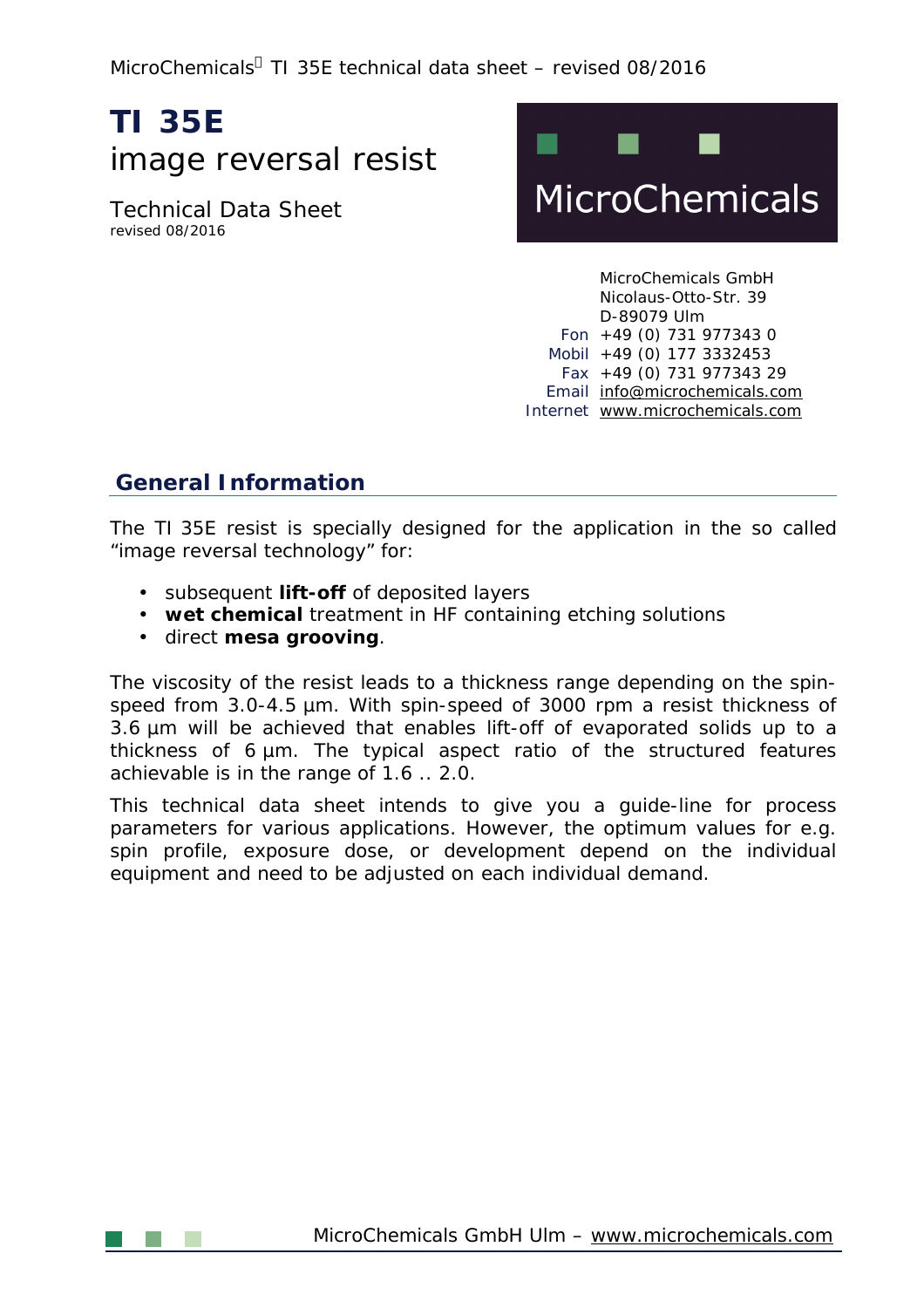## **'Image Reversal' – A Short Introduction**

#### **What 'image reversal' generally means**



#### **... and for what image reversal is good for:**

 $\circledR$ High **stability** for wet-chemical etching allows the usage of the inverted TI 35E as mask for **wet-chemical etching under harsh conditions**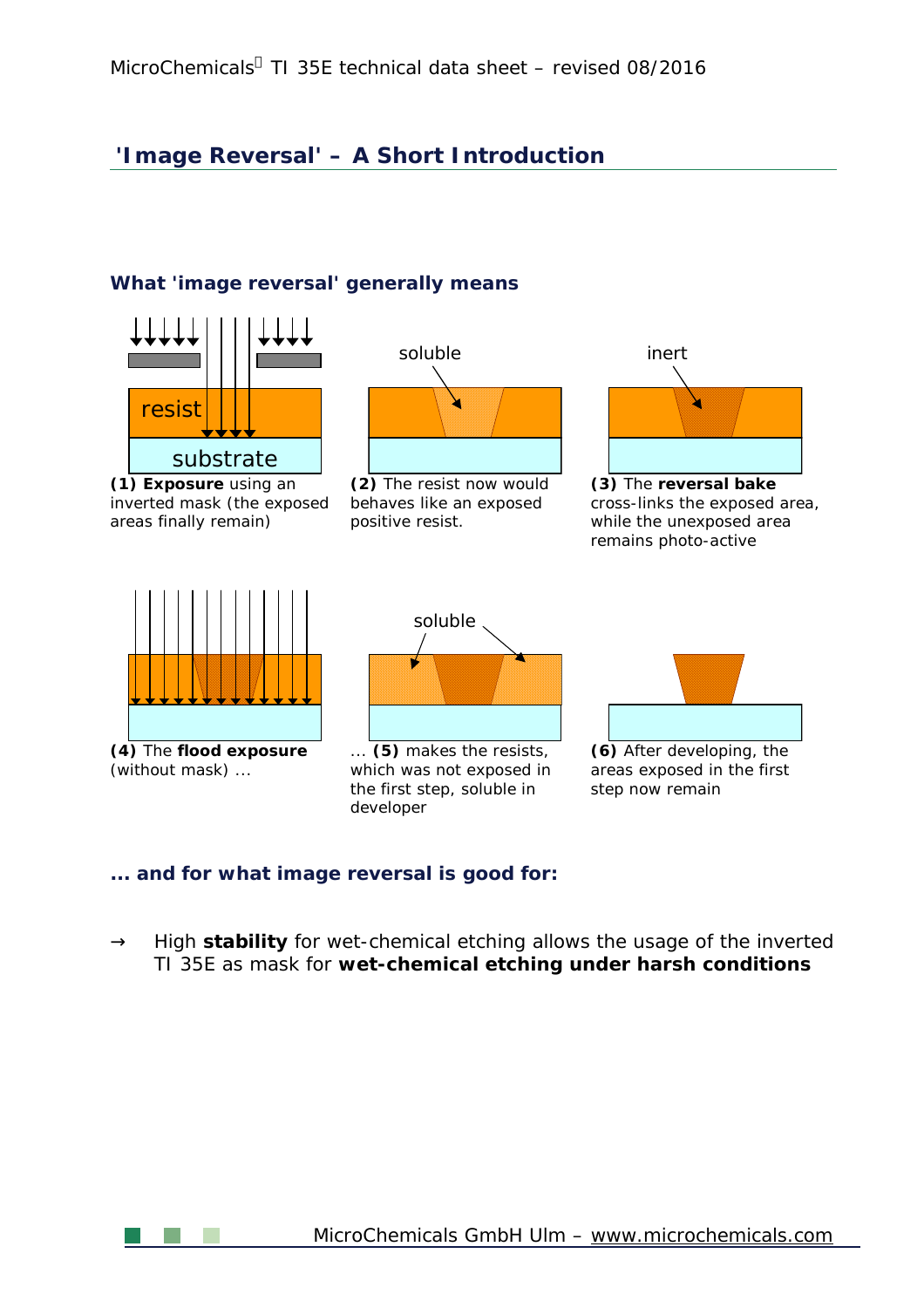## **TI 35E – Fields of Application**

#### **Lift-off of PECVD layers**

- Amorphous Si layer deposited in device quality at 110°C
- $\cdot$  Amorphous SiN<sub>x</sub>

#### **Lift-off of sputtered layers**

- Due to non-directional deposition, lower thickness achievable (approx.  $\mathcal{L}^{\text{max}}$  $1 \mu m$ )
- Possibly ultra sonic treatment necessary
- Liftability dependent on operating pressure

#### **Etching of SiNx in BHF (12.5%HF)**

- $\cdot$  SiN<sub>x</sub> deposited at 400 °C with PECVD
- Hardbake at 125°C (Hotplate) for two minutes
- No visible degradation of resist after 10 min etching time
- Enables structuring of SiN up to at least 100 nm (tested)
- Use ammonia during  $\text{SiN}_X$  deposition to increase adhesion of the resist on the surface (For harsh chemical attack prefer the use of TI 35E)

### **Etching of thick thermal SiO<sup>2</sup> with 20 % HF**

- No visible degradation of the resist after 10 min
- Possible etching in HF conc. (50%) for several minutes  $\mathcal{L}^{(1)}$ (For harsh chemical attack prefer the use of TI 35E)

#### **Direct mesa grooving**

- TI series resists allow direct Si etching without  $SiO<sub>2</sub>$  masking
- Hardbake at 120-145°C for 2 min necessary
- Use **HNO<sup>3</sup>** (70%) : **HF** (50 %) : **H2O** = **75 : 10 : 25** as etching solution and TI 35E resist **in reversal mode**, groove up to 4 µm in 45s

## **Technological Requirements**

Since the TI 35E yields an inverted structure in the image reversal mode, an inverted exposure mask is needed. Beyond this, compared to standard positive resist processing, **no further upgrade** in existing technological infrastructure is necessary.

Also compared to standard positive resist processing, applying the TI 35E implements just two further process steps: The **reversal bake** and the **flood exposure** without mask, both very easy to be performed and explained in the following.

**MicroChemicals GmbH Ulm – [www.microchemicals.com](http://www.microchemicals.com)**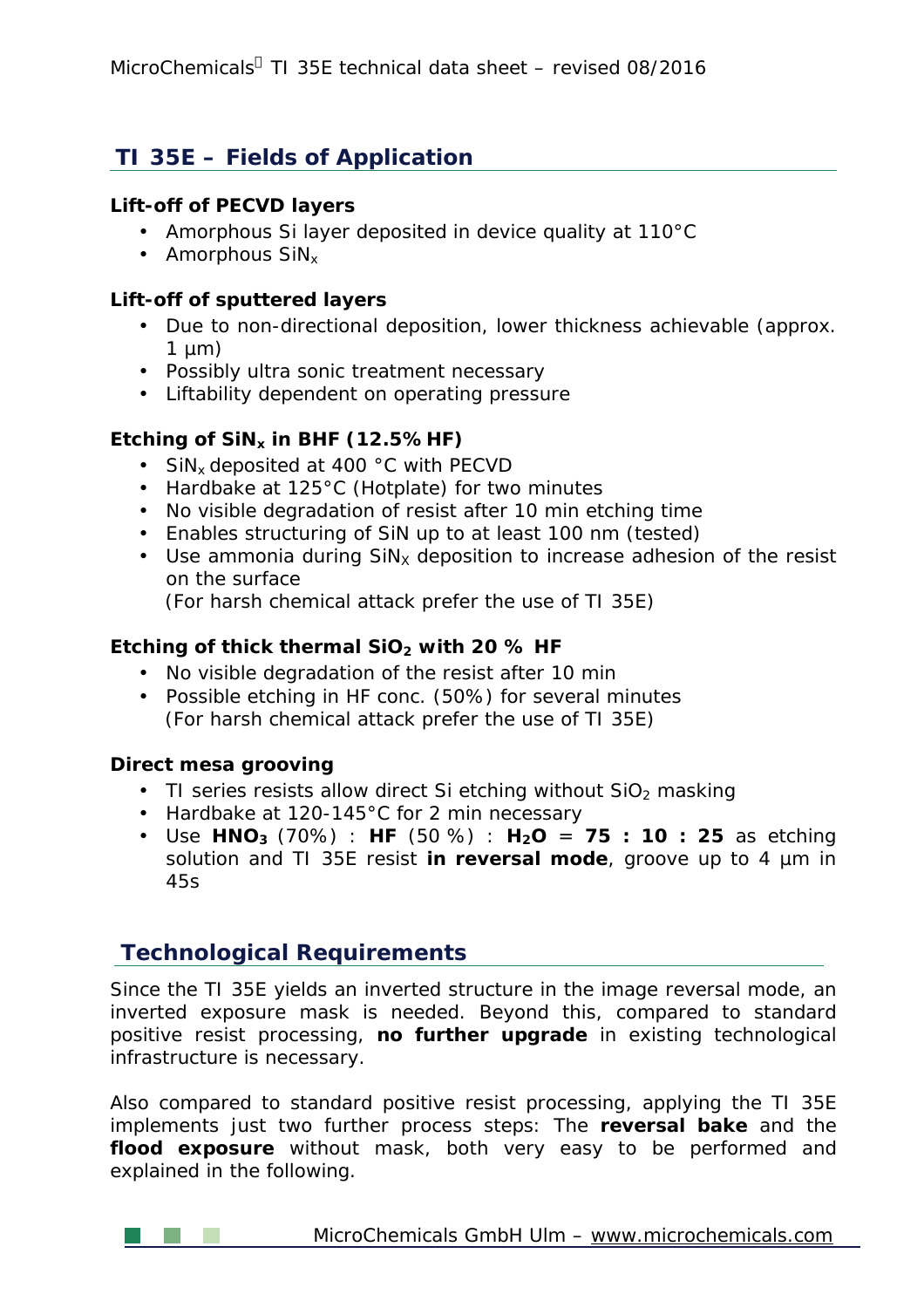## **Processing the TI 35E**

(in chronological order)

- **Substrate preparation:** Put the substrate on the hotplate at a minimum temperature of 120 °C for 10 minutes to remove adsorbed water from the substrates surface. Alternatively, you can use a furnace at same temperature for 30 min. Of course standard HMDS procedure (only from vapor phase at an optimum substrate temperature of 125°C!) is also an adequate preparation.
- **Spin-coat** the resist after cooling down the substrates, spin at the final speed level for at least 30-40 seconds.
- **Softbake** the coated substrate at 95°C for 2 minutes on the hotplate (when using a furnace, 95°C for 20 min is recommended)
- Exposure the coated substrate (with the mask) at a dose of 140 mJ/cm<sup>2</sup>. This first exposure dose adjusts the negative wall profile the so called "undercut". Lower the  $1<sup>st</sup>$  exposure dose to increase the undercut. 140 mJ/cm² will be a good choice for most applications. A too low 1st exposure dose will dramatically increase the erosion of the resist not to be cleared (see appendix). Note: Exposure dose holds for calibration on iline (365nm). A standard mask aligner with a 350W Hg lamp has approx. 10 mW/cm<sup>2</sup> i-line intensity.
- Keep the coated substrate at room temperature after the exposure for at least **10 minutes**. In this delay time nitrogen, generated during exposure, will diffuse out the resist. If you use square shaped substrates the resist thickness on the edges is significant thicker than 3-4 µm. In this case the nitrogen needs more time to diffuse out. In this case double the **delay time**.
- **After the delay** bake the coated substrate on the hotplate at a temperature of 115 .. 120°C on the hotplate for two minutes (when using furnace try 20 minutes at 115°C. Because this step is very temperature critical furnace baking is not recommended). This step is the *reversal bake* where the image is reversed due to cross link the exposed areas making them insoluble in the developer.
- Exposure the coated substrate for the second time **without a mask (flood exposure).** Use a dose (very uncritical) of 540 mJ/cm<sup>2</sup> (200-800 has not a dominant effect). When, during a subsequent deposition, the temperature will raise over 80°C use high exposure doses to avoid nitrogen bubbles in the resist during the deposition. Especially when UVlight is present during deposition (plasma coating).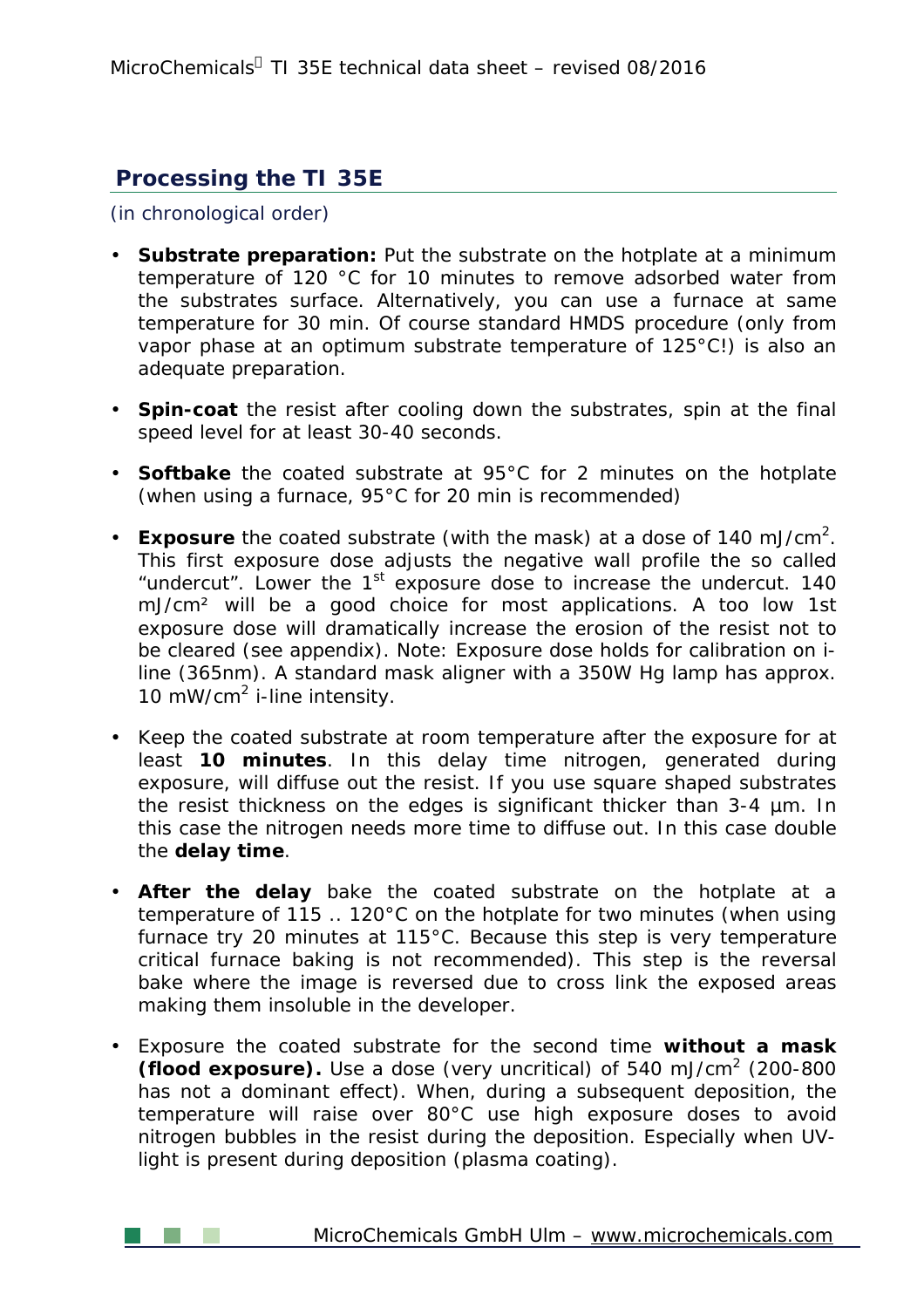MicroChemicals<sup>a</sup> TI 35E technical data sheet – revised 08/2016

- **Develop** in AZ developer such as 826MIF (metal ion free) or potassium or sodium based developer (AZ 400K 1:4). When the structure is through-developed (cleared), add another 10-30% in the bath of the total development time to finalize the side wall profile.
- **Hardbake** the coated substrate only when using the resist as an etching mask under harsh conditions. When using it for mesa grooving hardbake at 140°C to 145°C for 2 minutes on the hotplate. The side-wall profile will loose the undercut during this step, lift-off processes become more problematic. If you need a hardbake and lift-off or very high temperatures during deposition, make a UV-curing to harden the resist after development (or contact us for further information).